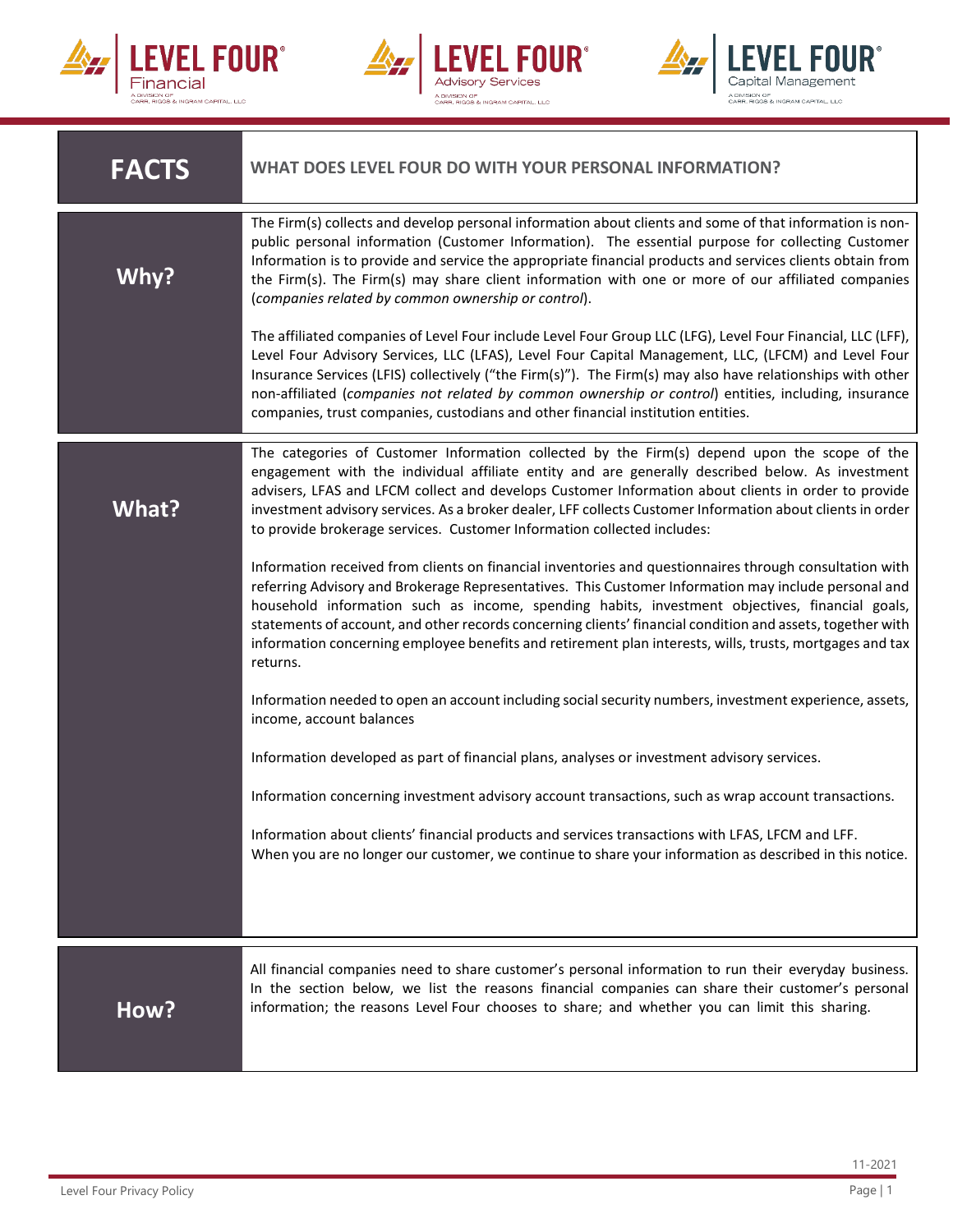| Reasons we can share your personal information                                                                                                                                                                                                    | <b>Does Level Four</b><br>share? | Can you limit this<br>sharing? |
|---------------------------------------------------------------------------------------------------------------------------------------------------------------------------------------------------------------------------------------------------|----------------------------------|--------------------------------|
| For our everyday business purposes-<br>such as to process your transactions, maintain your<br>account(s), respond to court orders and legal investigations,<br>or report to credit bureaus                                                        | Yes                              | <b>No</b>                      |
| For our compliance with rules and regulations- information<br>about your transactions and communications provided to non-<br>affiliated brokerage or investment advisory firms when required to<br>comply with supervisory rules and regulations. | Yes                              | <b>No</b>                      |
| For our marketing purposes-<br>to offer our products and services to you                                                                                                                                                                          | Yes                              | <b>No</b>                      |
| For joint marketing with other financial companies                                                                                                                                                                                                | Yes                              | No.                            |
| For our affiliates' everyday business purposes-<br>information about your transactions and experiences                                                                                                                                            | Yes                              | <b>No</b>                      |
| For our affiliates' everyday business purposes-<br>information about your creditworthiness                                                                                                                                                        | N <sub>o</sub>                   | We don't share                 |
| For our affiliates to market to you                                                                                                                                                                                                               | N <sub>o</sub>                   | We don't share                 |
| For nonaffiliates to market to you                                                                                                                                                                                                                | No                               | We don't share                 |

| Who we are                    |                                                                                                     |
|-------------------------------|-----------------------------------------------------------------------------------------------------|
| Who is providing this notice? | Level Four Financial, LLC, Level Four Advisory Services, LLC and Level Four Capital Markets,<br>LLC |

| What we do                                        |                                                                                                                                                                                                                                                                                                                                                                                                                                                                                                                                                                                                                 |
|---------------------------------------------------|-----------------------------------------------------------------------------------------------------------------------------------------------------------------------------------------------------------------------------------------------------------------------------------------------------------------------------------------------------------------------------------------------------------------------------------------------------------------------------------------------------------------------------------------------------------------------------------------------------------------|
| How we share<br>information with third<br>parties | To administer, manage and service customer accounts, process transactions and provide related<br>services for client accounts, it is necessary for Level Four to provide access to Customer Information<br>within the Firm and its affiliated companies and to non-affiliated companies, other investment<br>advisers, other broker-dealers, trust companies, custodians and insurance companies. The Firm(s) may<br>also provide Customer Information outside of the Firm as permitted by law, such as to government<br>entities, consumer reporting agencies or other third parties in response to subpoenas. |
|                                                   | LFAS and LFCM may also share information with Level Four Financial Services, LLC (LFF) which has<br>supervisory obligations over certain of LFAS' and LFCM's activities. As a result of the relationship, LFF<br>will have access to certain confidential information (e.g., financial information, investment objectives,<br>transactions and holdings) about LFAS' clients, even if client does not establish any account through<br>LFF.<br>Level Four does not share Customer Information with affiliates or non-affiliated third parties for<br>marketing purposes.                                        |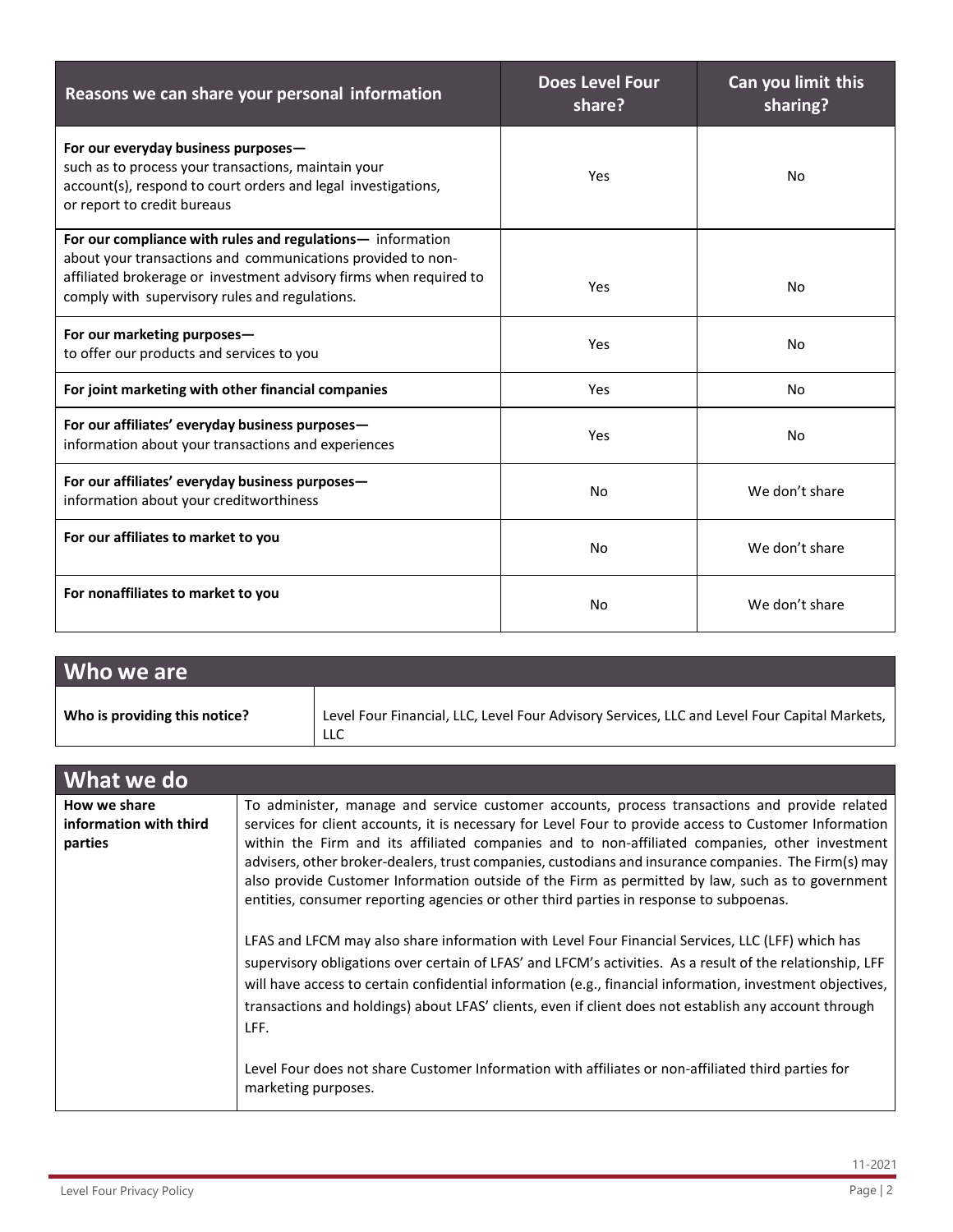| <b>How does Level Four</b><br>protect my information?                                       | To protect your personal information from unauthorized access and use, we use security measures that<br>comply with federal law. These measures include computer safeguards and secured files and buildings.                                                                                                                                                                                                                                                                                                                             |  |
|---------------------------------------------------------------------------------------------|------------------------------------------------------------------------------------------------------------------------------------------------------------------------------------------------------------------------------------------------------------------------------------------------------------------------------------------------------------------------------------------------------------------------------------------------------------------------------------------------------------------------------------------|--|
| <b>How does Level Four</b><br>collect my personal<br>information?                           | We collect your personal information, for example, when you<br>Open an account or perform transactions<br>٠<br>Make a wire transfer or tell us where to send money<br>Tell us about your investment or retirement portfolio<br>We also collect personal information from others such as credit bureaus, affiliates and other<br>companies                                                                                                                                                                                                |  |
| Why can't I limit all<br>sharing?                                                           | Federal law gives you the right to limit only<br>Sharing for affiliates' everyday business purposes- information about your<br>creditworthiness<br>Affiliates from using your information to market to you<br>Sharing for nonaffiliates to market to you<br>State laws and individual companies may give you additional rights to limit sharing. See below for<br>more on your rights under state law.                                                                                                                                   |  |
| How do I limit sharing?                                                                     | If you choose to opt out now; at any time in the future; or wish to withdraw your opt out request,<br>contact us at 866-834-1040. If it is your choice to opt out there will be a 30-day period before your<br>opt out will take effect.<br>Please note: If you are a new customer, we can begin sharing your information from the date we sent<br>this notice. When you are no longer our customer, we continue to share your information as described<br>in this notice. However, you can contact us at any time to limit our sharing. |  |
| What happens when I<br>limit sharing for an<br>account I hold jointly<br>with someone else? | If Level Four provides services to a joint account, the Firm(s) will treat the opt-out request by a joint<br>account owner as applying to all owners on the account(s) managed or serviced by any Level Four entity.                                                                                                                                                                                                                                                                                                                     |  |

| <b>Definitions</b> |                                                                                                                                                                                                                                                                                                                                                                                                                                    |
|--------------------|------------------------------------------------------------------------------------------------------------------------------------------------------------------------------------------------------------------------------------------------------------------------------------------------------------------------------------------------------------------------------------------------------------------------------------|
| <b>Affiliates</b>  | Companies related by common ownership, control, or directly involved in execution and settlement<br>of client transactions. They can be financial and non-financial companies.<br>The affiliated companies of Level Four include Level Four Group LLC (LFG), Level Four Financial, LLC (LFF),<br>Level Four Advisory Services, LLC (LFAS), Level Four Capital Management, LLC, (LFCM) and Level Four<br>Insurance Services (LFIS). |